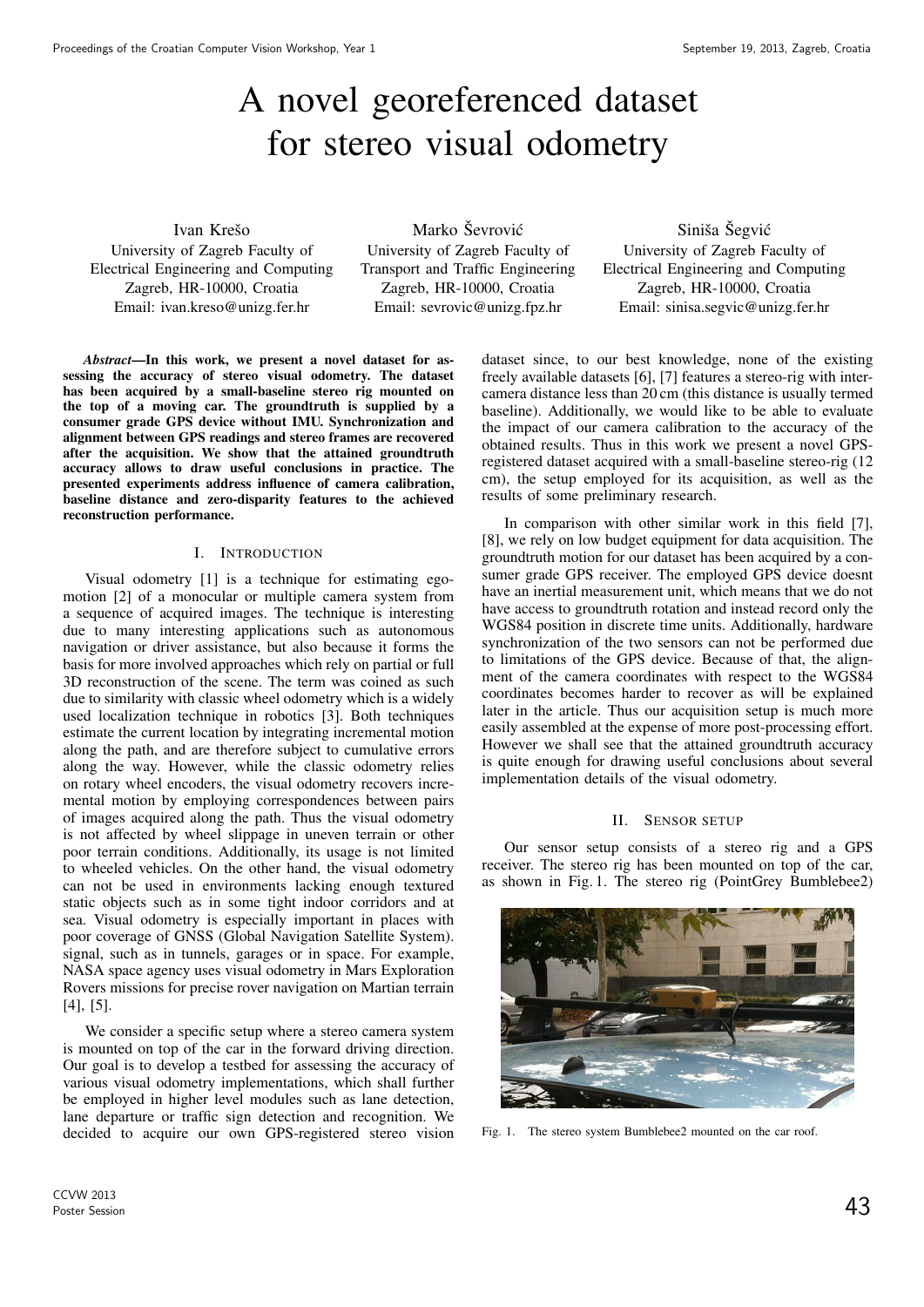features a Sony ICX424 sensor (1/3"), 12 cm baseline and global shutter. It is able to acquire two greyscale images  $640\times480$  pixels each. The shutters of the two cameras are synchronized, which means that the two images of the stereo pair are acquired during the exactly same time interval (this is very important for stereo analysis of dynamic scenes). Both images of the stereo pair are transferred over one IEEE 1394A (FireWire) connection. The firewire connector is plugged into a PC express card connected to a laptop computer. The camera requires 12V power over the firewire cable. The PC express card is unable to draw enough power from the notebook and therefore features an external 12V power connector which we attach to the cigarette lighter power plug by a custom cable. In order to avoid overloading of the laptop bus, we set the frame rate of the camera to 25 Hz. The acquired stereo pairs are in the form of  $640\times480$  pairs of interleaved pixels (16 bit), which means that upon acquisition the images need to be detached by placing each odd byte into the left image and each even byte into the right image. The camera firmware places timestamps in first four pixels of each stereo frame. These timestamps contain the value of a highly accurate internal counter at the time when the camera shutter was closed.

The employed GPS receiver (GeoChron SD logger) delivers location readings at 1 Hz. It is a consumer-grade device with a basic capability for multipath detection and mitigation. The GPS antenna was mounted on the car roof in close proximity to the camera. The GPS coordinates are converted from WGS84 to Cartesian coordinates in meters by a simple spherical transformation, which is sufficiently accurate given the size of the covered area. The camera and GPS are not mutually synchronized, so that the offset between camera time and GPS time has to be recovered in the postprocessing phase.

# III. DATASET ACQUISITION

The dataset has been recorded along a circular path throughout the urban road network in the city of Zagreb, Croatia. The path length was 688 m, the path duration was 111.4 s, while the top speed of the car was about 50 km/h. The dataset consists of 111 GPS readings and 2786 recorded frames with timestamps. The scenery was not completely static, since the video contains occasional moving cars in both directions, as well as pedestrians and cyclists.

The acquisition was conducted at the time of day with the largest number of theoretically visible satellites (14). For comparison, the least value of that number at that day was 8. In practice, our receiver established connection to 9.5 satellites along the track, on average. Thus, at 99.1% locations we had HDOP (horizontal dilution of precision) below 1.3 m while HDOP was less than 0,9 m at 57.1% locations.

The obtained GPS accuracy has been qualitatively evaluated by plotting the recorded track over a rectified digital aerial image of the site, as shown in Fig.2. The figure shows that the GPS track follows the right side of the road accurately and consistently, except at bottom right where our car had to avoid parked cars and pedestrians. Thus, the global accuracy of the recorded GPS track appears to be in agreement with the HDOP figures stated above. Furthermore, the relative motion between the neighbouring points which we use in our quantitative experiments is much more accurate than that and approaches



Fig. 2. Projection of the acquired GPS track onto rectified aerial imagery.

DGPS accuracy. We note that the aerial orthophoto from the figure has been provided by Croatian Geodetic Administration, while the conversion of WGS84 coordinates into Croatian projected coordinates (HTRS96) and visualization are carried out in Quantum GIS. For additional verification, the same experiment has been performed in Google Earth as well, where we obtained very similar results.

# IV. VISUAL ODOMETRY

As stated in the introduction, the visual odometry recovers incremental motion between subsequent images of a video sequence by exclusively relying on image correspondences. We shall briefly review the main steps of the technique in the case of a calibrated and rectified stereo system. Calibration of the stereo system consists of recovering internal parameters of the two cameras such as the field of view, as well as exact position and orientation of the second camera with respect to the first one. Rectification consists in transforming the two acquired images so they correspond to images which would be obtained by a system in which the viewing directions of the two cameras are mutually parallel and orthogonal to the baseline. Calibration and rectification significantly simplify the procedure of recovering inter-frame-motion as we outline in the following text.

One typically starts by finding and matching the corresponding features in the two images. Because our system is rectified the search for correspondences can be limited to the same row of the other image. Since the stereo system is calibrated, these correspondences can be easily triangulated and subsequently expressed in metric 3D coordinates. Then the established correspondences are tracked throughout the subsequent images. In order to save time, tracking and stereo matching typically use lightweight point features such as corners or blobs [9]–[11]. The new positions of previously triangulated points provide constraints for recovering the new location of the camera system. The new location can be recovered either analytically, by recovering pose from projections of known 3D points [12], [13], or by optimization [11], [14], [15]. The location estimation is usually performed only in some images of the acquired video sequence, which are often referred to as key-images.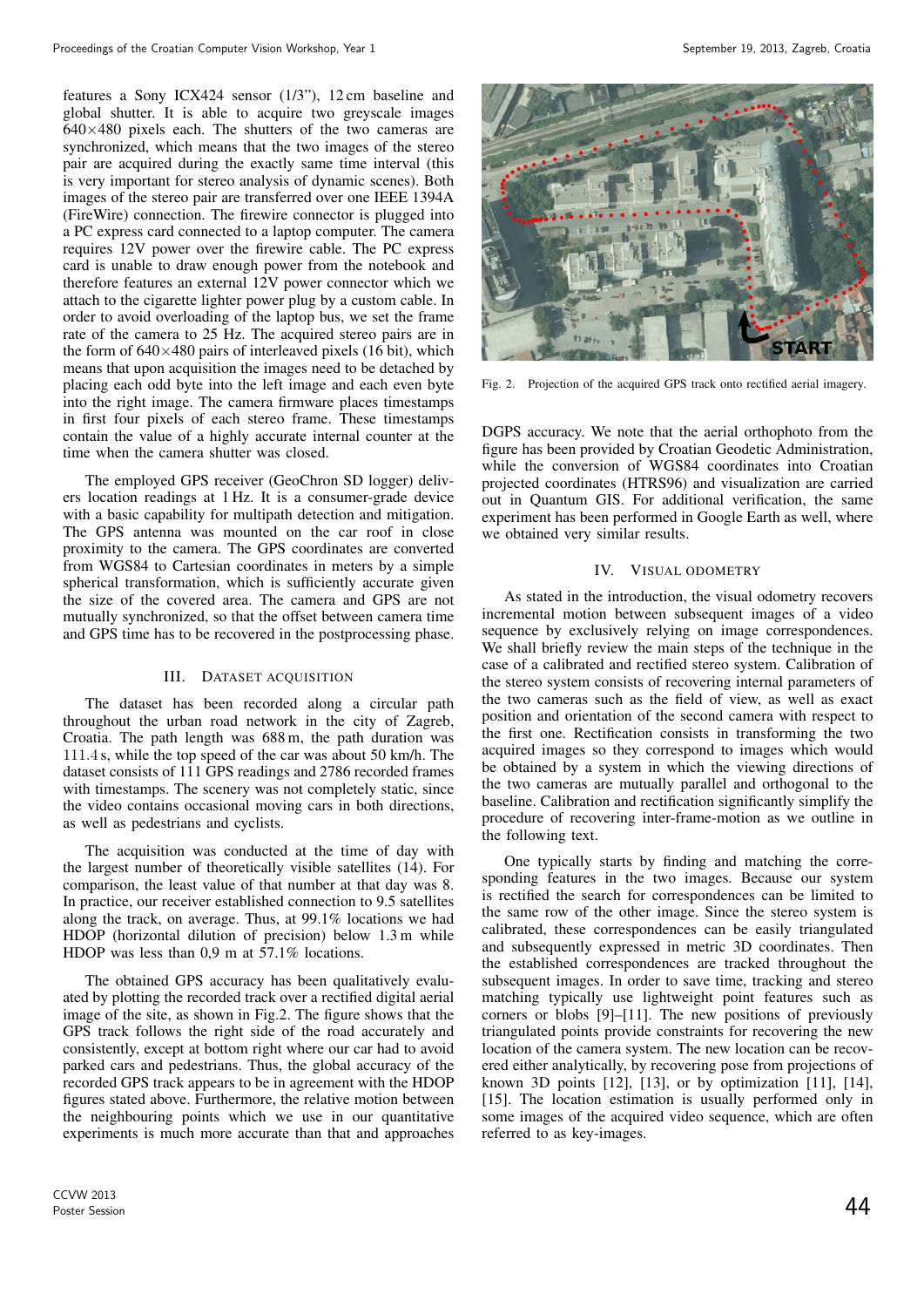Thus, we have seen that the visual odometry is able to provide the camera motion between the neighboring keyimages. This motion has 6 degrees of freedom (3 rotation and 3 translation), and we represent this motion by a  $4\times4$ transformation matrix which we denote by [Rt]. This matrix contains parameter of the rotation matrix  $\bf{R}$  and the translation vector t, as shown in equation (1).

$$
\begin{bmatrix} \mathbf{R} \mathbf{t} \end{bmatrix} = \begin{bmatrix} r_{11} & r_{12} & r_{13} & t_1 \\ r_{21} & r_{22} & r_{23} & t_2 \\ r_{31} & r_{32} & r_{33} & t_3 \\ 0 & 0 & 0 & 1 \end{bmatrix} \tag{1}
$$

From a series of [Rt] matrices we can calculate the full path trajectory by cumulative matrix multiplication. This is shown in equation (2) where the camera location  $\mathbf{p}_{vo}(t_{\text{CAM}})$ is determined by multiplying matrices from the key-image 1 to the key-image  $t$ .

$$
\mathbf{p}_{vo}(t_{\text{CAM}}) = \prod_{i=1}^{t} [\mathbf{R} \mathbf{t}]_i \tag{2}
$$

At this moment we must observe that the recovered camera locations  $\mathbf{p}_{vo}(t_{\text{CAM}})$  are expressed in the temporal and spatial coordinates of the 0th key-image which is therefore acquired at time  $t_{\text{CAM}} = 0 s$ . The coordinate axes x and y of the trajectory  $\mathbf{p}_{vo}(t_{\text{CAM}})$  are aligned with the corresponding axes of the 0th key-image, while the z axis is perpendicular to that image. The locations estimated by visual odometry will be represented in this coordinate system by accumulating all estimated transformations from the 0th frame. If we wish to relate these locations with GPS readings, we shall need to somehow recover the translation and rotation of the 0th keyframe with respect to the GPS coordinates. We shall achieve that by aligning the first few incremental motions with the corresponding GPS motions. However, before we do that, we first need to achieve the temporal synchronization between the two sensors.

# V. SENSOR SYNCHRONIZATION

As stated in section II, the camera and GPS receiver are not synchronized. Thus, we need to recover the time interval  $t_{vo}^0$  between the 0th video frame and the 0th GPS location, such that the camera time  $t_{\text{CAM}}$  corresponds to  $t + t_{vo}^0$  in GPS time  $(t = 0$  corresponds to the 0th GPS location). We estimate  $t_{vo}^0$  by comparing absolute incremental displacements of trajectories  $\mathbf{p}_{gps}(t)$  and  $\mathbf{p}_{vo}(t_{\text{CAM}})$  obtained by GPS and visual odometry, respectively. In order to do that, we first define  $\Delta p(t, \Delta t)$  as the incremental translation at time t:

$$
\Delta \mathbf{p}(t, \Delta t) = \mathbf{p}(t) - \mathbf{p}(t - \Delta t) \tag{3}
$$

We also define  $\Delta s(t)$  as the absolute travelled distance during the previous interval of  $\Delta t_{\text{GPS}}=1 \text{ s}$  (GPS frequency is 1 Hz):

$$
\Delta s(t) = \|\Delta \mathbf{p}(t, \Delta t_{\text{GPS}})\|, t \in \mathbb{N}.
$$
 (4)

Now, if we consider the time instants in which the GPS positions are defined (that is, integral time in seconds), we can pose the following optimization problem:

$$
\hat{t}_{vo}^{0} = \underset{t_{vo}^{0}}{\text{argmin}} \sum_{t=1}^{T_{\text{last}}-1} (\Delta s_{vo}(t+t_{vo}^{0}) - \Delta s_{gps}(t))^{2} . \tag{5}
$$

The problem is well-posed since the absolute incremental displacements  $\Delta s_{vo}$  and  $\Delta s_{GPS}$  are agnostic with respect to the fact that the camera and GPS coordinate systems are still misaligned. We see that in order to solve this problem by optimization, we need to interpolate all locations obtained by visual odometry at times of GPS points for each considered time offset  $t_{vo}^0$ . However, that does not pose a computational problem due to very low frequency of the GPS readings (there are only 111 GPS locations in our dataset). Thus the problem can be easily solved by any optimization algorithm, and so we can express visual odometry locations in GPS time  $p_{vo'}$  as:

$$
\mathbf{p}_{vo'}(t) = \mathbf{p}_{vo}(t + t_{vo}^0) \ . \tag{6}
$$

The interpolation is needed due to the fact that we capture images at approximately 25 Hz and GPS data with 1 Hz (cf. section II). The time intervals between two subsequent images often differ from expected 40 ms due to unpredictable bus congestions within the laptop computer (this is the reason why camera records timestamps in the first place). We recover the locations of visual odometry "in-between" the acquired frames by the following procedure. We first accumulate timestamps in the frame sequence until we reach the two frames which are temporally closest to the desired GPS time. Finally we determine the desired location between these two frames using linear interpolation.

We also can relate the two trajectories by the absolute incremental rotation angle  $\Delta \phi$  between the corresponding two time instants. We can recover this angle by looking at three consecutive locations as follows:

$$
\Delta\phi(t) = \arccos\frac{\langle \Delta\mathbf{p}(t, \Delta t_{\text{GPS}}), \Delta\mathbf{p}(t+1, \Delta t_{\text{GPS}}), \rangle}{\|\Delta\mathbf{p}(t, \Delta t_{\text{GPS}})\| \|\Delta\mathbf{p}(t+1, \Delta t_{\text{GPS}})\|} \tag{7}
$$

This procedure is illustrated in Fig. 3. Thus we propose two metrics suitable for relating the trajectories obtained by GPS and visual odometry:  $\Delta s(t)$  and  $\Delta \phi(t)$ . Note that in order to be able to determine these metrics for visual odometry at GPS times, one needs to apply the previously recovered offset  $t_{vo}^0$ and employ interpolation between the closest image frames.



Fig. 3. The absolute incremental rotation angle  $\Delta \phi$  can be determined from incremental translation vectors.

# VI. ALIGNING THE SENSOR COORDINATES

Now that we have synchronized data between camera and GPS, we need to estimate the 3D alignment of the reference coordinate system of the visual odometry with respect to the GPS coordinate system. In other words we need to find a rigid transformation between the 0th GPS location and the location of the 0th camera frame. After this is completed, we shall be able to illustrate the overall accuracy of the visual odometry results with respect to the GPS readings.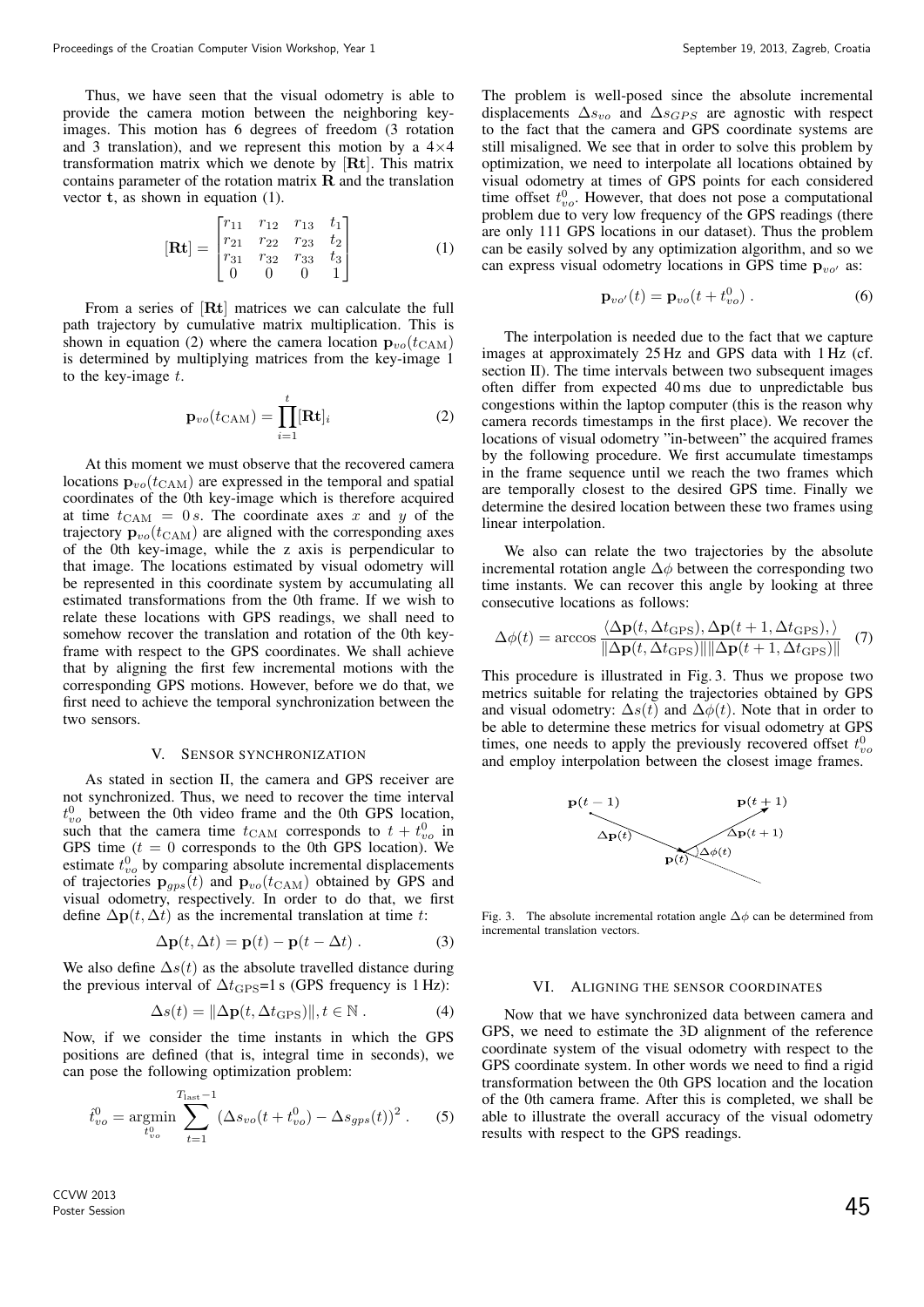The translation between the two coordinate systems can be simply expressed as:

$$
\mathbf{T}_{\text{vo}}^{\text{GPS}} = \mathbf{p}_{GPS}(0 \, s) - \mathbf{p}_{\text{vo}'}(0 \, s) \,. \tag{8}
$$

In order to recover rotation alignment, we consider incremental translation vectors for visual odometry ( $\Delta \mathbf{p}_{vo'}(t)$ ) and GPS  $(\Delta \mathbf{p}_{qps}(t))$  between two consecutive GPS times, as determined in (3). We find the optimal rotation alignment of the visual odometry coordinate system  $\mathbf{R}_{vo}^{\text{GPS}}$  by minimizing the following error function:

$$
\hat{\mathbf{R}}_{\text{vo}}^{\text{GPS}} = \underset{\mathbf{R}}{\text{argmin}} \sum_{t=1}^{N} \left[ \arccos \frac{\langle \mathbf{R} \cdot \Delta \mathbf{p}_{vo'}(t), \Delta \mathbf{p}_{gps}(t) \rangle}{\|\Delta \mathbf{p}_{vo'}(t)\| \|\Delta \mathbf{p}_{gps}(t)\|} \right]^2 \tag{9}
$$

In order to bypass the accumulated noise which grows over time, we choose  $N = 4$ . This problem is easily solved by any nonlinear optimization algorithm, and so we can express visual odometry locations in GPS Cartesian coordinates and GPS time  $\mathbf{p}_{vo^{\prime\prime}}$  as:

$$
\mathbf{p}_{vo''}(t) = \mathbf{R}_{vo}^{\text{GPS}} \cdot \mathbf{p}_{vo'}(t) + \mathbf{T}_{vo}^{\text{GPS}} . \tag{10}
$$

We note that this approach would be underdetermined if we had only straight car motion at the beginning of video, and to avoid that we arranged that our dataset begins on the road turn. Experiments showed that this approach works well in practice. Better accuracy could be obtained by employing a GPS sensor capable of producing rotational readings, however that would be out of the scope of this work.

# VII. EXPERIMENTS AND RESULTS

In our experiments we employ the library Libviso2 which recovers the 6 DOF motion of a moving stereo rig by minimizing reprojection error of sparse feature matches [11]. Libviso2 requires rectified images on input. Currently, we consider each third frame from the dataset because, with 25 fps, camera movement between two consecutive frames is very small with urban driving speeds and such small camera movements often add more noise than useful data. We calibrated our stereo rig on two different calibration datasets by means of the OpenCV module calib3d. In the first case the calibration pattern was printed on A4 paper, while in the second the calibration pattern was displayed on 21" LCD screen with HD resolution (1920x1080). In both cases, the raw calibration parameters have been employed to rectify the input images and to produce rectified calibration parameters which are supplied to Libviso2. The resulting dataset and calibration parameters is freely downloadable for research purposes from http://www.zemris.fer.hr/<sup>∼</sup>ssegvic/datasets/fer-bumble.tar.gz.

### *A. A4 calibration*

We first present the results obtained with the A4 calibration dataset. The resulting trajectories  $\mathbf{p}_{vo'}(t)$  and  $\mathbf{p}_{gps}(t)$  are compared in Fig.4. We note that the shape of the trajectory is mostly preserved, however there is a large deviation in scale. We compare the corresponding incremental absolute displacements  $\Delta s_{qps}(t)$  and  $\Delta s_{vo'}(t)$ , and the scale error  $\Delta s_{qps}(t)/\Delta s_{vo'}(t)$  In Fig.5. We observe that the two graphs are well aligned, and that the visual odometry generally undershoots in translation motion compared to the GPS groundtruth.



Fig. 4. Comparison between the GPS trajectory and the recovered visual odometry trajectory with the A4 calibration.



Fig. 5. Comparison of incremental translations (left) and the resulting scale error (right) as obtained with GPS and visual odometry with the A4 calibration.

Note that the scale error is not constant. Thus the results could not be improved by simply fixing the baseline recovered by the calibration procedure.

# *B. LCD calibration*

We now present the results obtained with the LCD calibration dataset. The GPS trajectory  $\mathbf{p}_{qps}(t)$  and the resulting visual odometry trajectory  $\mathbf{p}_{vo''}(t)$  are shown in Fig.6. By comparing this figure with Fig.4, we see that a larger calibration pattern produced a huge impact on final results.



Fig. 6. Comparison between the GPS trajectory and the recovered visual odometry trajectory with the LCD calibration.

# *C. Influence of distant features*

While analyzing Libviso2 source code, we noticed that it rounds all zero disparities to 1.0. This is necessary since otherwise there would be a division by zero in the triangulation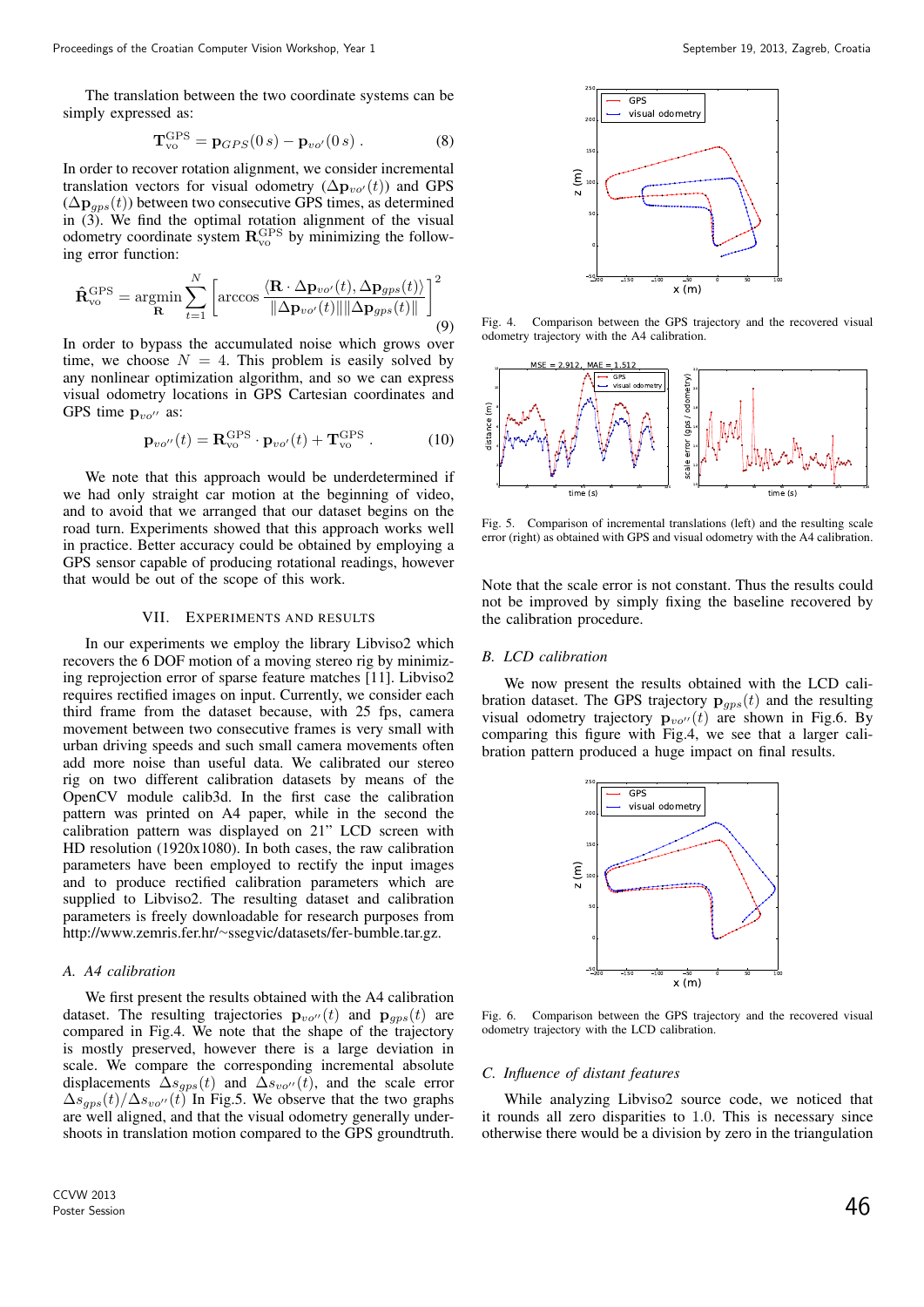procedure. However, this means that all features with zero disparity are triangulated on a plane which is much closer to the camera than the infinity where it should be (note that the distance of that plane depends on the baseline). In order to investigate the influence of that decision to the recovered trajectory, we changed the magic number from 1.0 to 0.01. The effects of that change are shown in Fig.7, where we note a significant improvement with respect to Fig.6.



Fig. 7. Comparison between the GPS trajectory and the recovered visual odometry trajectory with the LCD calibration and library correction.

The absolute incremental translations and the resulting scale errors for this case are shown in Fig.8. The corresponding absolute incremental rotations are shown in Fig.9. We note a very nice alignment for incremental translation, and somewhat less successful alignment for incremental rotation. Note that large discrepancies in absolute incremental rotation at times 35 s and 97 s occur at low speeds (cf. Fig.8 (left)), when the equation (7) becomes less well-conditioned.



Fig. 8. Comparison of incremental translations (left) and the resulting scale error (right) as obtained with GPS and visual odometry with the LCD calibration and library correction.

Note that this issue could also have been solved by simply neglecting features with zero disparity. However, that would be wasteful since the features at infinity provide valuable constraints for recovering the rotational part of inter-frame motion. We believe that this has been overlooked in the original library since Libviso was originally tested on a stereo setup with 4x larger baseline and 2x larger resolution [11]. Thus the original setup entails much less features with zero disparity, while the effect of these features to the reconstruction accuracy is not easily noticeable.

# *D. Quantitative comparison of the achieved accuracy*

We assess the overall achieved accuracy of the recovered trajectory  $\mathbf{p}_{vo''}(t)$  by relying on previously introduced incremental metrics  $\Delta \phi$  and  $\Delta s$ . These metrics shall now be used



Fig. 9. Comparison of incremental rotations as obtained with GPS and visual odometry with the LCD calibration and library correction.

to define mean square error (MSE) and mean absolute errors (MAE) for quantitative assessment of the achieved accuracy.

$$
MSE_{trans} = \frac{1}{N} \sum_{t=1}^{N} (\Delta s_{vo''}(t) - \Delta s_{gps}(t))^2
$$
 (11)

$$
MAE_{trans} = \frac{1}{N} \sum_{t=1}^{N} |\Delta s_{vo''}(t) - \Delta s_{gps}(t)| \tag{12}
$$

$$
MSE_{rot} = \frac{1}{N} \sum_{t=1}^{N} (\Delta \phi_{vo''}(t) - \Delta \phi_{gps}(t))^2
$$
 (13)

$$
MAE_{rot} = \frac{1}{N} \sum_{t=1}^{N} |\Delta \phi_{vo''}(t) - \Delta \phi_{gps}(t)| \tag{14}
$$

The obtained results are presented in Table I. The rows of the table correspond to the metrics  $MSE_{\text{rot}}$ ,  $MAE_{\text{rot}}$ ,  $MSE<sub>trans</sub>$  and  $MAE<sub>trans</sub>$ . The columns correspond to the original library with the A4 calibration (A4), the original library with the LCD calibration (LCD1), and the corrected library with the LCD calibration (LCD2). A considerable improvement is observed between A4 and LCD1, while the difference between LCD1 and LCD2 is still significant.

TABLE I. MSE AND MAE ERRORS IN DEPENDENCE OF CAMERA CALIBRATION AND DISTANT FEATURES TRIANGULATION.

| cases:                 | A <sub>4</sub> | LCD1   | LCD <sub>2</sub> |
|------------------------|----------------|--------|------------------|
| $MSE_{trans}(m^2)$     | 2.912          | 0.111  | 0.101            |
| $MAE_{trans}(m)$       | 1.512          | 0.260  | 0.249            |
| $MSE_{\rm rot}(deg^2)$ | 24.914         | 24.856 | 24.053           |
| $MAE_{rot}(deg)$       | 2.967          | 2.897  | 2.882            |

#### *E. Experiments on the artificial dataset*

The previous results show that, alongside camera calibration, the feature triangulation accuracy has a large impact on the accuracy of visual odometry. In this section we explore that finding on different baselines of the stereo rig. To do this, we develop an artificial model of a rectified stereo camera system. On input, the model takes camera intrinsic